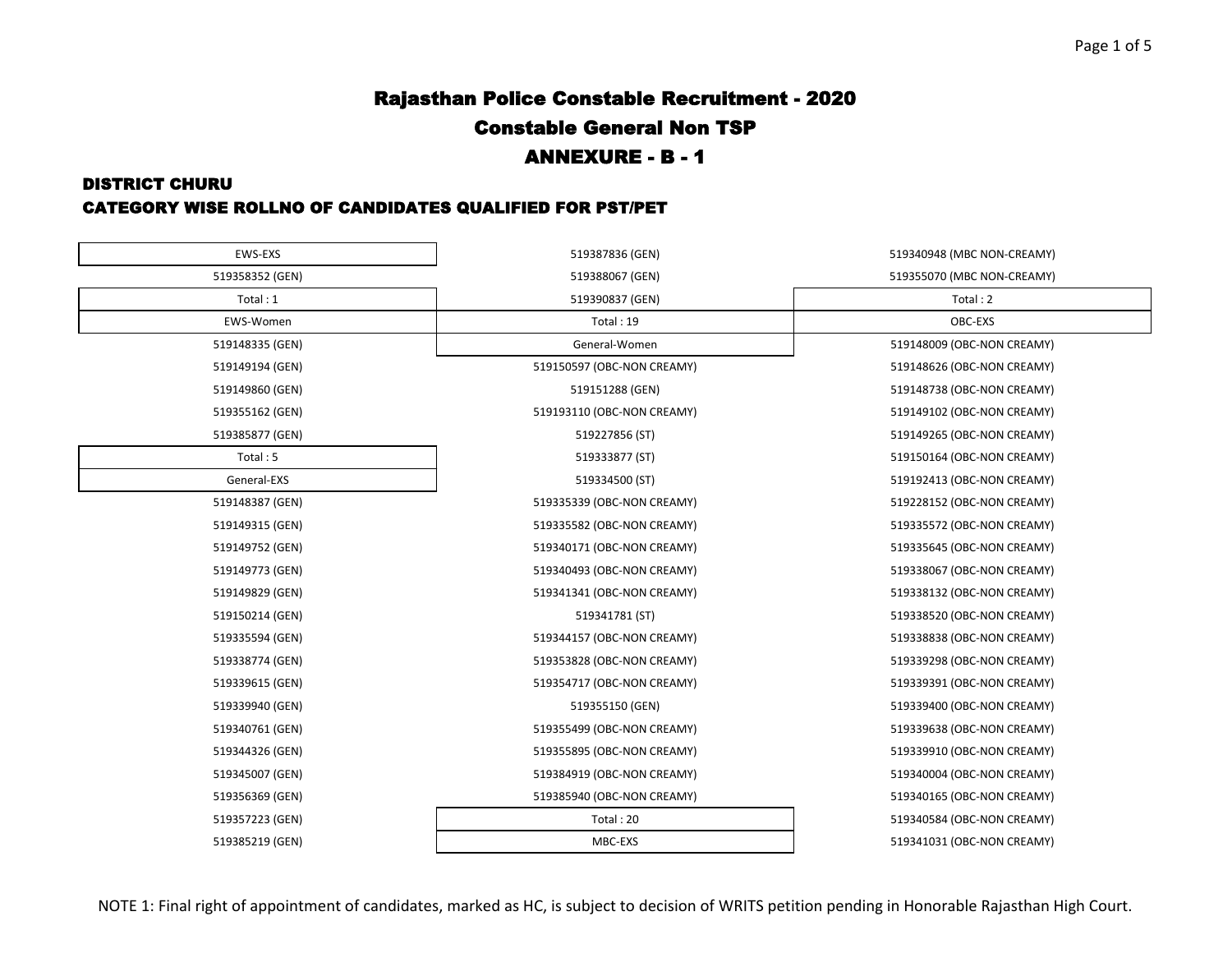## DISTRICT CHURU CATEGORY WISE ROLLNO OF CANDIDATES QUALIFIED FOR PST/PET

| 519341131 (OBC-NON CREAMY) | 519385069 (OBC-NON CREAMY) | 519334533 (ST)  |
|----------------------------|----------------------------|-----------------|
| 519341705 (OBC-NON CREAMY) | 519387197 (OBC-NON CREAMY) | 519334663 (ST)  |
| 519342483 (OBC-NON CREAMY) | Total: 10                  | 519336229 (ST)  |
| 519343189 (OBC-NON CREAMY) | SC-EXS                     | 519337339 (ST)  |
| 519343378 (OBC-NON CREAMY) | 519339372 (SC)             | 519337520 (ST)  |
| 519344857 (OBC-NON CREAMY) | 519340216 (SC)             | 519338041 (ST)  |
| 519344972 (OBC-NON CREAMY) | 519386186 (SC)             | 519338288 (ST)  |
| 519353668 (OBC-NON CREAMY) | Total: 3                   | 519338396 (ST)  |
| 519356042 (OBC-NON CREAMY) | SC-Women                   | 519338623 (ST)  |
| 519357985 (OBC-NON CREAMY) | 519150906 (SC)             | 519342376 (ST)  |
| 519358159 (OBC-NON CREAMY) | 519344989 (SC)             | 519343579 (ST)  |
| 519358237 (OBC-NON CREAMY) | 519356780 (SC)             | 519344611 (ST)  |
| 519358633 (OBC-NON CREAMY) | 519357997 (SC)             | 519345130 (ST)  |
| 519385325 (OBC-NON CREAMY) | 519386613 (SC)             | 519345556 (ST)  |
| 519386040 (OBC-NON CREAMY) | Total: 5                   | 519355300 (ST)  |
| 519386590 (OBC-NON CREAMY) | ST-EXS                     | 519357555 (ST)  |
| 519387892 (OBC-NON CREAMY) | 519341588 (ST)             | 519388264 (ST)  |
| Total: 40                  | Total: 1                   | Total: 25       |
| OBC-Women                  | ST-Women                   | EWS-Male        |
| 519335306 (OBC-NON CREAMY) | 519143809 (ST)             | 519148660 (GEN) |
| 519343010 (OBC-NON CREAMY) | 519143937 (ST)             | 519151205 (GEN) |
| 519344257 (OBC-NON CREAMY) | 519149149 (ST)             | 519192422 (GEN) |
| 519344450 (OBC-NON CREAMY) | 519333776 (ST)             | 519228121 (GEN) |
| 519357906 (OBC-NON CREAMY) | 519333850 (ST)             | 519237336 (GEN) |
| 519357936 (OBC-NON CREAMY) | 519333936 (ST)             | 519238454 (GEN) |
| 519358664 (OBC-NON CREAMY) | 519334104 (ST)             | 519333668 (GEN) |
| 519358718 (OBC-NON CREAMY) | 519334287 (ST)             | 519338101 (GEN) |

NOTE 1: Final right of appointment of candidates, marked as HC, is subject to decision of WRITS petition pending in Honorable Rajasthan High Court.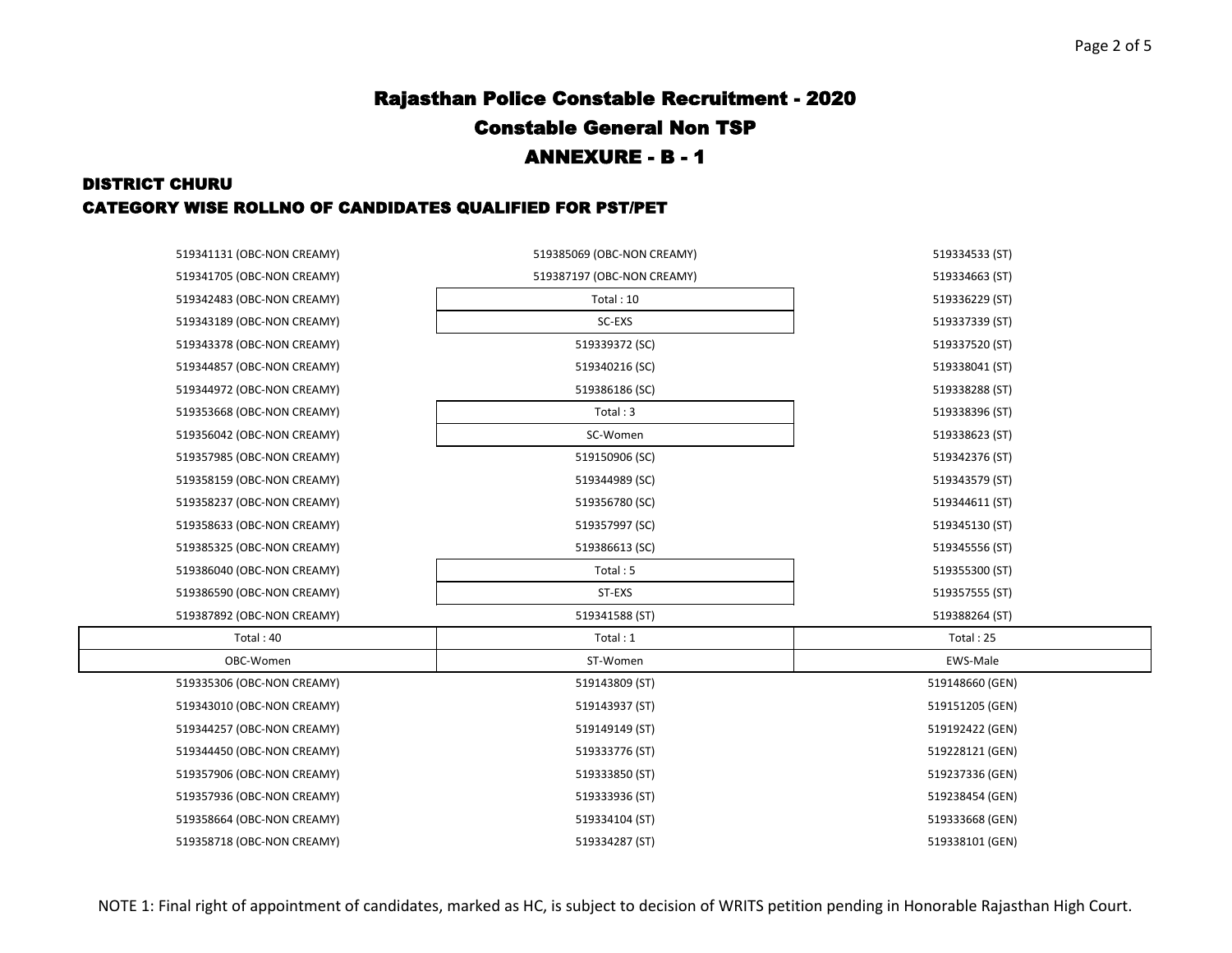## DISTRICT CHURU CATEGORY WISE ROLLNO OF CANDIDATES QUALIFIED FOR PST/PET

| Total: 36                  |  |
|----------------------------|--|
| MBC-Male                   |  |
| 519334441 (MBC NON-CREAMY) |  |
| 519338111 (MBC NON-CREAMY) |  |
| 519338159 (MBC NON-CREAMY) |  |
| 519340289 (MBC NON-CREAMY) |  |
| 519342108 (MBC NON-CREAMY) |  |
| 519345206 (MBC NON-CREAMY) |  |
| 519353790 (MBC NON-CREAMY) |  |
| 519357095 (MBC NON-CREAMY) |  |
| Total: 8                   |  |
| SC-Male                    |  |
| 519148455 (SC)             |  |
| 519193189 (SC)             |  |
| 519335458 (SC)             |  |
| 519338745 (SC)             |  |
| 519339440 (SC)             |  |
| 519339495 (SC)             |  |
| 519342537 (SC)             |  |
| 519343445 (SC)             |  |
| 519357139 (SC)             |  |
| 519358000 (SC)             |  |
| 519384899 (SC)             |  |
| 519385261 (SC)             |  |
| 519385829 (SC)             |  |
| 519386500 (SC)             |  |
| $E10207222$ $ CCD $        |  |

| 519340568 (GEN)            | 519237406 (OBC-NON CREAMY) | Total: 36                  |
|----------------------------|----------------------------|----------------------------|
| 519353732 (GEN)            | 519237604 (OBC-NON CREAMY) | MBC-Male                   |
| 519354593 (GEN)            | 519238248 (ST)             | 519334441 (MBC NON-CREAMY) |
| 519355464 (GEN)            | 519238947 (ST)             | 519338111 (MBC NON-CREAMY) |
| 519356247 (GEN)            | 519333791 (ST)             | 519338159 (MBC NON-CREAMY) |
| 519356946 (GEN)            | 519334731 (OBC-NON CREAMY) | 519340289 (MBC NON-CREAMY) |
| 519357558 (GEN)            | 519334766 (MBC NON-CREAMY) | 519342108 (MBC NON-CREAMY) |
| 519357721 (GEN)            | 519337778 (OBC-NON CREAMY) | 519345206 (MBC NON-CREAMY) |
| 519357821 (GEN)            | 519338036 (OBC-NON CREAMY) | 519353790 (MBC NON-CREAMY) |
| 519358020 (GEN)            | 519338479 (OBC-NON CREAMY) | 519357095 (MBC NON-CREAMY) |
| 519384864 (GEN)            | 519343651 (MBC NON-CREAMY) | Total: 8                   |
| 519385350 (GEN)            | 519344880 (ST)             | SC-Male                    |
| 519386810 (GEN)            | 519345096 (OBC-NON CREAMY) | 519148455 (SC)             |
| 519387111 (GEN)            | 519352380 (OBC-NON CREAMY) | 519193189 (SC)             |
| 519387992 (GEN)            | 519352512 (OBC-NON CREAMY) | 519335458 (SC)             |
| 519388326 (GEN)            | 519354971 (OBC-NON CREAMY) | 519338745 (SC)             |
| Total: 24                  | 519355184 (OBC-NON CREAMY) | 519339440 (SC)             |
| General-Male               | 519355584 (OBC-NON CREAMY) | 519339495 (SC)             |
| 519148380 (OBC-NON CREAMY) | 519356018 (OBC-NON CREAMY) | 519342537 (SC)             |
| 519148651 (OBC-NON CREAMY) | 519356515 (OBC-NON CREAMY) | 519343445 (SC)             |
| 519148803 (OBC-NON CREAMY) | 519357253 (OBC-NON CREAMY) | 519357139 (SC)             |
| 519149188 (OBC-NON CREAMY) | 519357651 (OBC-NON CREAMY) | 519358000 (SC)             |
| 519149614 (OBC-NON CREAMY) | 519357829 (OBC-NON CREAMY) | 519384899 (SC)             |
| 519150259 (GEN)            | 519385627 (GEN)            | 519385261 (SC)             |
| 519181615 (OBC-NON CREAMY) | 519385860 (SC)             | 519385829 (SC)             |
| 519192444 (OBC-NON CREAMY) | 519386218 (OBC-NON CREAMY) | 519386500 (SC)             |
| 519192805 (SC)             | 519388073 (OBC-NON CREAMY) | 519387333 (SC)             |
|                            |                            |                            |

| 519353732 (GEN)            |
|----------------------------|
| 519354593 (GEN)            |
| 519355464 (GEN)            |
| 519356247 (GEN)            |
| 519356946 (GEN)            |
| 519357558 (GEN)            |
| 519357721 (GEN)            |
| 519357821 (GEN)            |
| 519358020 (GEN)            |
| 519384864 (GEN)            |
| 519385350 (GEN)            |
| 519386810 (GEN)            |
| 519387111 (GEN)            |
| 519387992 (GEN)            |
| 519388326 (GEN)            |
| Total: 24                  |
| General-Male               |
| 519148380 (OBC-NON CREAMY) |
| 519148651 (OBC-NON CREAMY) |
| 519148803 (OBC-NON CREAMY) |
| 519149188 (OBC-NON CREAMY) |
| 519149614 (OBC-NON CREAMY) |
| 519150259 (GEN)            |
| 519181615 (OBC-NON CREAMY) |
| 519192444 (OBC-NON CREAMY) |
|                            |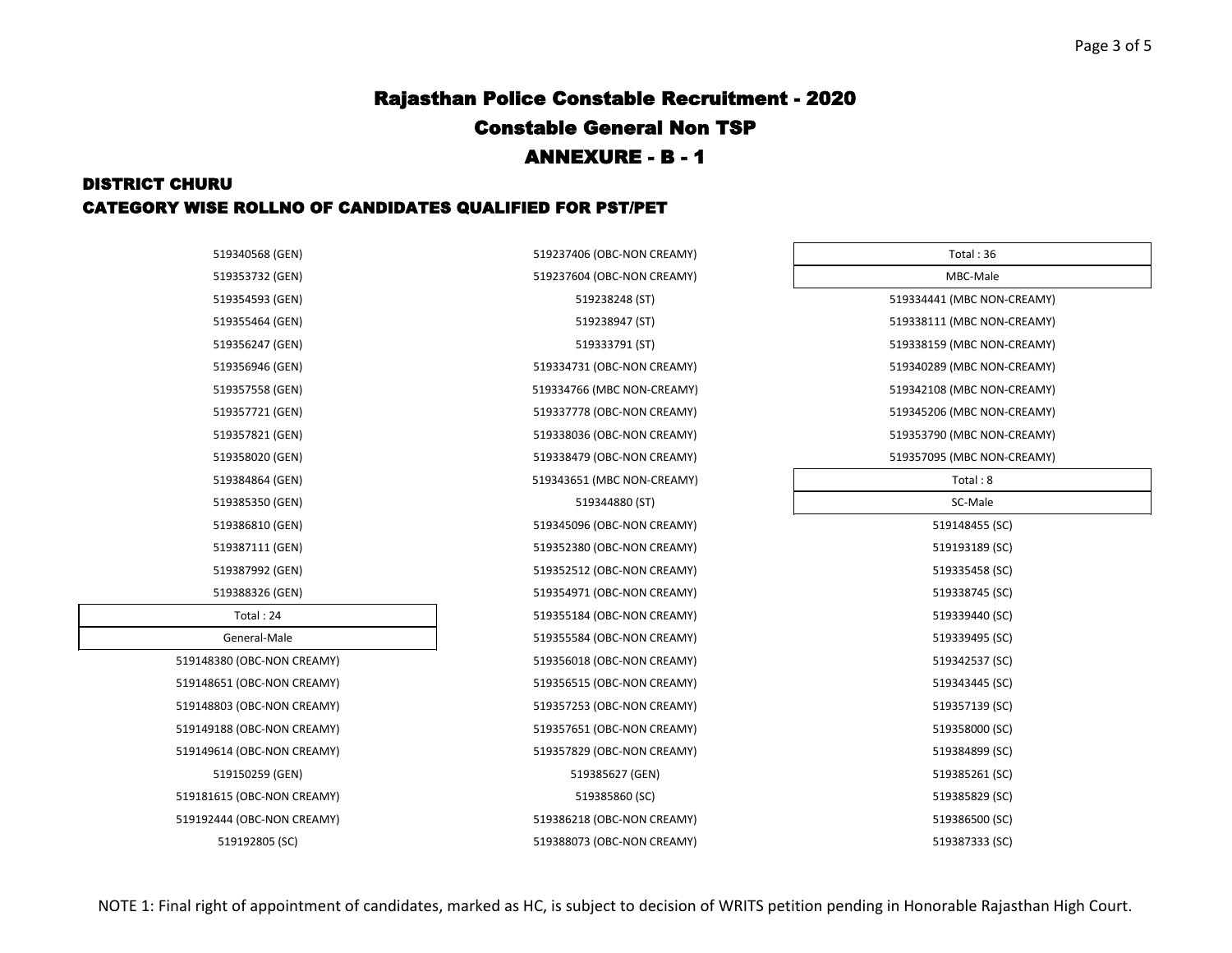#### DISTRICT CHURU

### CATEGORY WISE ROLLNO OF CANDIDATES QUALIFIED FOR PST/PET

| 519387815 (SC) | 519334106 (ST) | 519339923 (ST) |
|----------------|----------------|----------------|
| 519388193 (SC) | 519334430 (ST) | 519340133 (ST) |
| Total: 17      | 519334493 (ST) | 519340177 (ST) |
| ST-Male        | 519334765 (ST) | 519340334 (ST) |
| 519127225 (ST) | 519334974 (ST) | 519340979 (ST) |
| 519127733 (ST) | 519336170 (ST) | 519341721 (ST) |
| 519143886 (ST) | 519336248 (ST) | 519341750 (ST) |
| 519143905 (ST) | 519336291 (ST) | 519341808 (ST) |
| 519143953 (ST) | 519336380 (ST) | 519341987 (ST) |
| 519144267 (ST) | 519336466 (ST) | 519342364 (ST) |
| 519144348 (ST) | 519336485 (ST) | 519342431 (ST) |
| 519149240 (ST) | 519336492 (ST) | 519342573 (ST) |
| 519150178 (ST) | 519336527 (ST) | 519342883 (ST) |
| 519237695 (ST) | 519336708 (ST) | 519343435 (ST) |
| 519237779 (ST) | 519336991 (ST) | 519343556 (ST) |
| 519238148 (ST) | 519337137 (ST) | 519343674 (ST) |
| 519238151 (ST) | 519337299 (ST) | 519343710 (ST) |
| 519238249 (ST) | 519337348 (ST) | 519343755 (ST) |
| 519238477 (ST) | 519338318 (ST) | 519343771 (ST) |
| 519238649 (ST) | 519338555 (ST) | 519343904 (ST) |
| 519238756 (ST) | 519338772 (ST) | 519344416 (ST) |
| 519239124 (ST) | 519338876 (ST) | 519344473 (ST) |
| 519333731 (ST) | 519338910 (ST) | 519344554 (ST) |
| 519333853 (ST) | 519339281 (ST) | 519344593 (ST) |
| 519333888 (ST) | 519339314 (ST) | 519344606 (ST) |
| 519333908 (ST) | 519339473 (ST) | 519344624 (ST) |
| 519333939 (ST) | 519339629 (ST) | 519344664 (ST) |